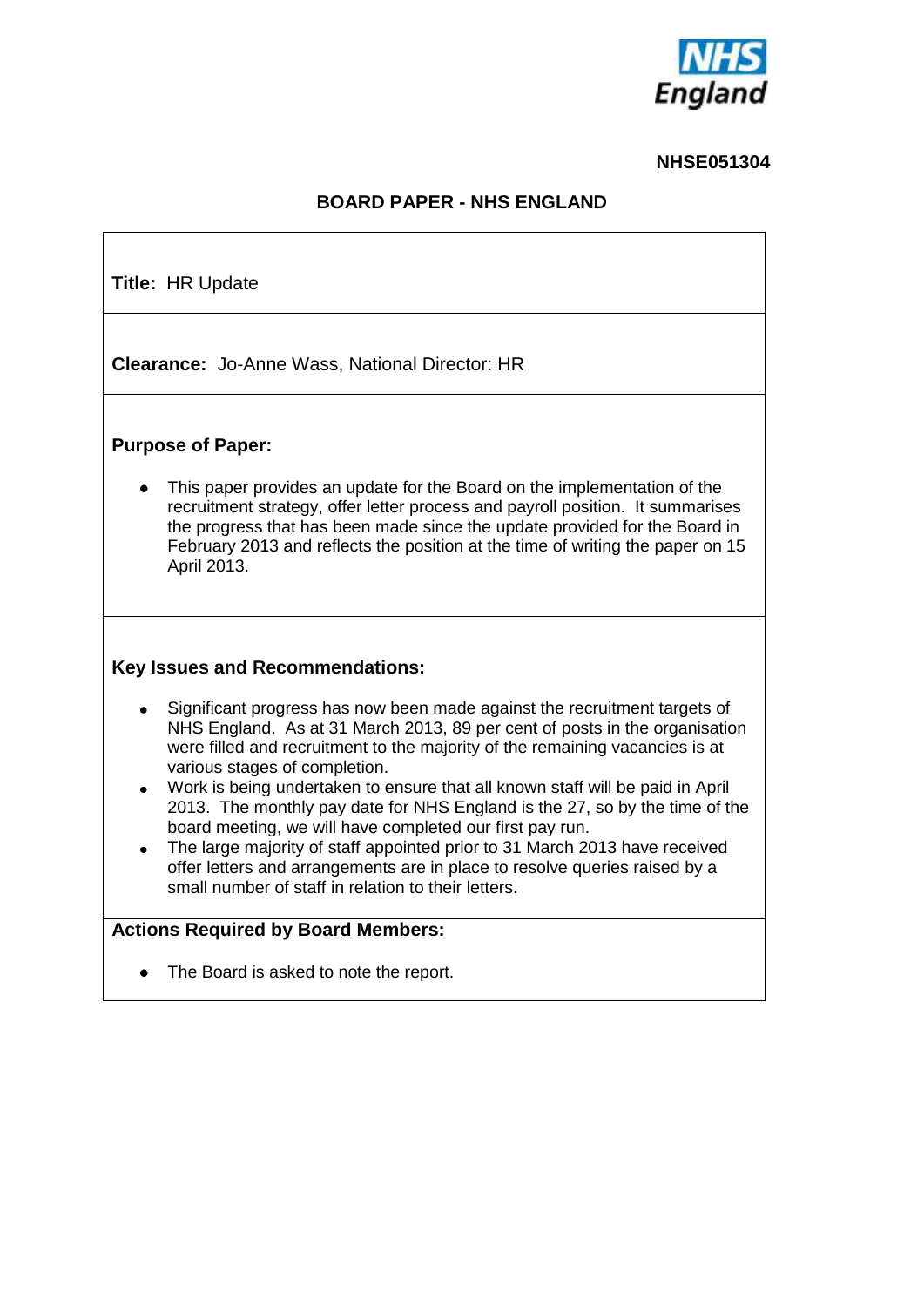# **HR Update**

## **Executive Summary**

1. This paper provides an update for the Board on the implementation of the recruitment strategy, offer letter process and payroll position. It summarises the progress that has been made since the update provided for the Board in February 2013 and reflects the position at the time of writing the paper on 15 April 2013.

### **Overview of Posts in Establishment**

- 2. There are 6736 posts in the final established structure.
- 3. This total establishment is primarily made up of posts within the predetermined organisational structure for NHS England, but also now includes all of those posts acquired as a result of the "lift and shift" transfer of key functions.
- 4. There are 4463 posts within the published organisational structure. This updated figure incorporates the final agreed range of posts at all levels within all directorate structures, including the complete set of posts within the operations directorate that were developed, finalised and agreed over recent months. This includes, for example, the finalisation of lower level structures and posts below band 8 Agenda for Change (AfC) in a number of operational functions and posts within sub structures, such as clinical networks.
- 5. There are a further 2273 existing posts within the functions that have "lifted and shifted" to NHS England with effect from 1 April 2013 including 1808 posts in Family Health Service (FHS). This figure now also incorporates posts within other functions, in particular the recently confirmed number of posts in the legacy bodies that will form the delivery partner function of NHS Improving Quality (NIQ), as well as posts within the Interim Management and Support (IMAS) function, and Continuing Health Care, Local Supervising Authority Midwifery Officers (LSA MO), GP Appraiser and Clinical Advisers and a very small number of staff within Connecting for Health, the Safe and Sustainable Team and NHS 111.

# **Filling of Posts**

- 6. A summary of progress in regard to filling of posts as at 31 March 2013 is included at Annex 1. Of the 6736 posts in the establishment, 6017 posts have been filled, made up of 3744 people appointed to posts in the establishment, plus 2273 posts that are lifting and shifting.
- 7. In relation to the lift and shift functions, only posts with an existing post holder have transferred to NHS England and so all posts that transferred on 1 April 2013 are of course, "filled".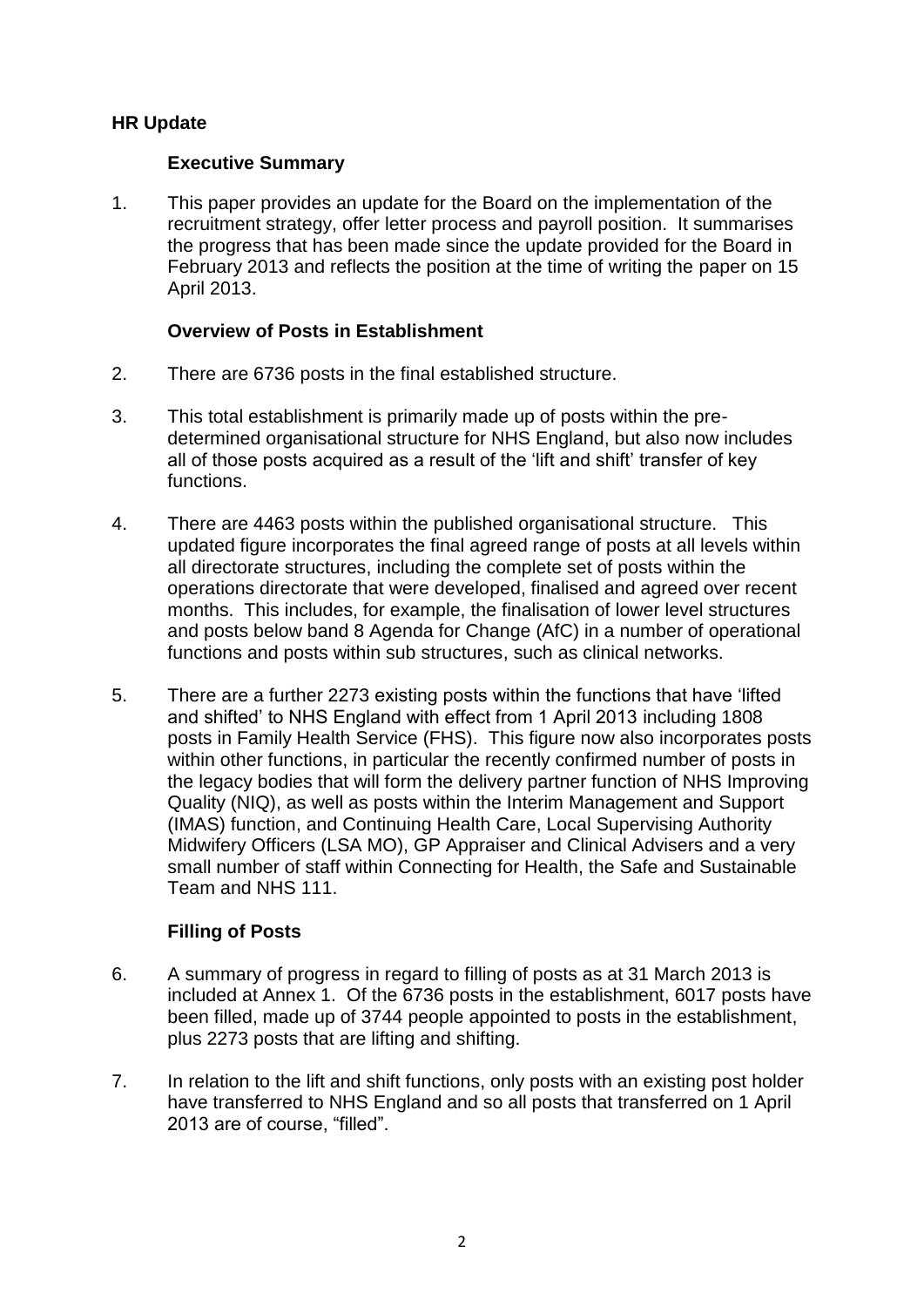- 8. With regard to filling of posts within established directorate organisational structures, an intensive recruitment programme was implemented to allow NHS England to be in a position to carry out its statutory duties with effect from 1 April 2013.
- 9. In summary, an assessment of appointments to all posts (incorporating the transfer of lift and shift staff), as at 31 March 2013, has shown that appointments, through all routes, have been made to 89 per cent (6017) of the total number of posts across the organisation. It should be noted that these figures are subject to ongoing validation over the next few weeks as part of the work associated with finalising the first payroll.
- 10. Well over half of the total staff appointed (58 per cent) transferred employment automatically on 1 April 2013 via a "Transfer Scheme" through either a "lift and shift" transfer or through the job matching process. A further 31 per cent have been included on the Transfer Scheme following their appointment through ring fenced recruitment / redeployment. This means that a total of 89 per cent of staff have joined NHS England on a Transfer Scheme from a range of 'sending' organisations.
- 11. The remaining 11 per cent of the total appointments made have been through external recruitment, of which, over 2 per cent were already being processed through the payroll by March 2013. The remainder of external appointments will commence their employment at an agreed date over the coming months, depending on the completion of satisfactory employment checks, notice periods and employee availability, as part of the standard recruitment process.
- 12. On occasions, where managers have been unable to find suitable appointments or where structures have needed to be refined, approximately 4 per cent of 6736 posts in the establishment have been put on hold or are under review.
- 13. Excluding those posts on hold, there are a further 9 per cent of posts within the total organisational establishment that are currently within various stages of the recruitment process.

#### **National support centre and regional appointments update**

- 14. Analysis of appointments to date by regions shows that the percentage of posts filled ranges from 100 per cent in the London Region to 84 per cent in the South.
- 15. The lowest percentage of posts filled is within the national support centre (NSC) at 75 per cent, although this represents a significant increase from the percentage reported in February 2013 of 48 per cent.
- 16. An analysis of percentage of posts filled within the NSC by directorate, from highest to lowest, is as follows: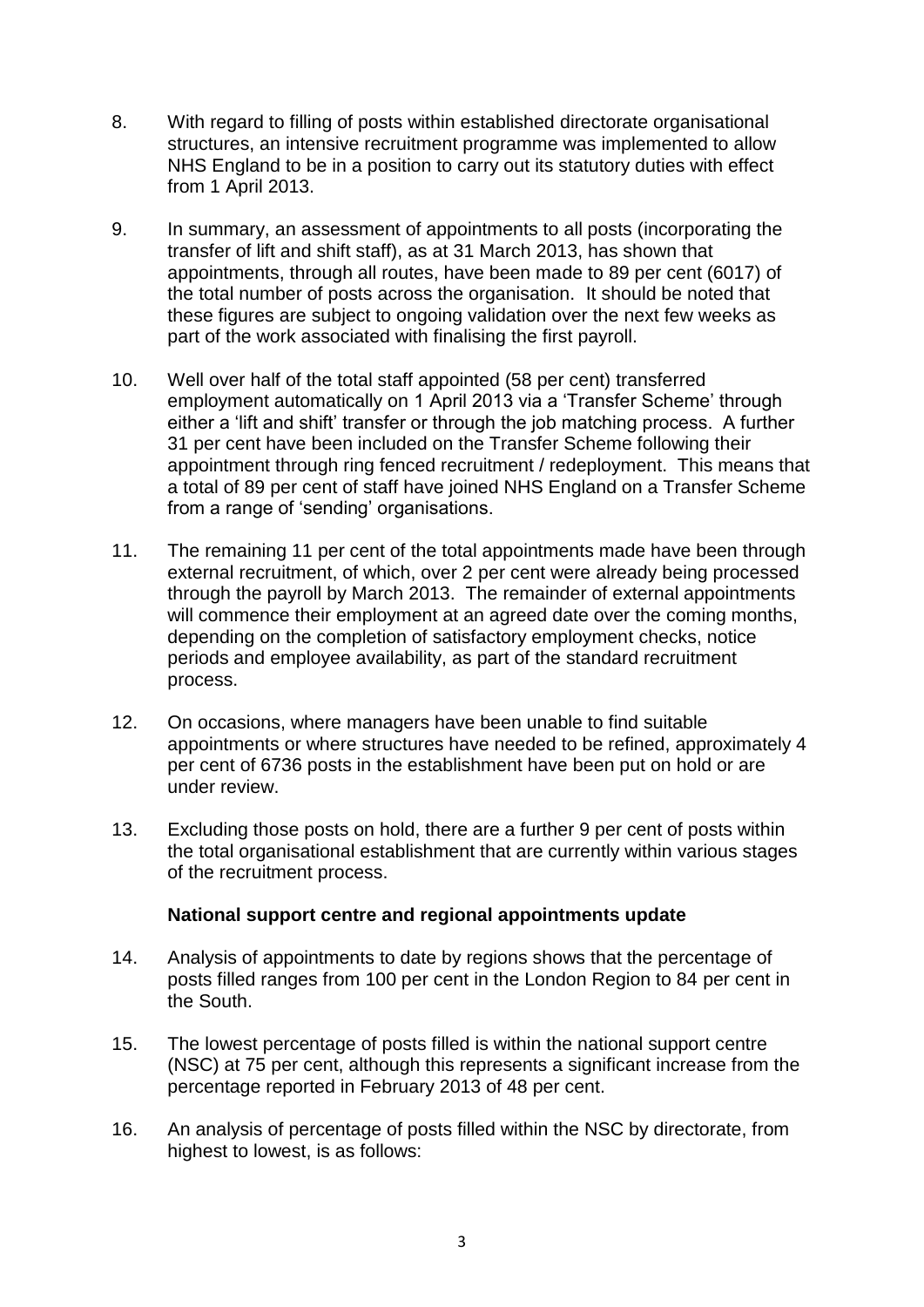| <b>Commissioning Development</b> | 91 per cent |
|----------------------------------|-------------|
| HR/OD                            | 88 per cent |
| Finance                          | 87 per cent |
| Operations                       | 81 per cent |
| Medical                          | 79 per cent |
| <b>Nursing</b>                   | 74 per cent |
| Patients and Information         | 69 per cent |
| Policy                           | 67 per cent |

- 17. This shows that the highest percentage of posts filled is within the Commissioning Development directorate. The directorate with the lowest percentages of posts filled is the Policy directorate. However, it should be noted that the percentage of posts filled in this directorate has significantly increased since February 2013, when the percentage of posts filled was at 42 per cent.
- 18. For any unfilled "business critical" posts, contingency plans have been put in place to enable these posts to be covered by various temporary or other interim arrangements, including secondments. However given the significant progress with recruitment, there has only been a limited requirement for these contingencies.

#### **Offer letters and transfer welcome letters**

- 19. It is clear that the delays associated with system-wide discussions on transfer arrangements, to enable final sign off of documentation and template letters, has had a significant impact on the available time and capacity of HR teams to process offer letters. This has therefore impacted on the quality, speed and efficiency of the process for issuing offer letters, and has resulted in a significant number of queries being generated as a result.
- 20. Despite this, all teams have worked extremely hard to complete the task, and by the end of March 2013, over 95 per cent of offer letters had been processed. A final stocktake during the first week of April 2013 identified that there remained a small number of staff that had still not received their offer letter, and a number of queries or required amendments to offer letters were outstanding. All teams have worked to ensure that the majority of these were addressed by 5 April 2013.

# **Payroll Update**

21. For staff redeployed from the former NHS system, we have been managing a complex set of payroll and staff records arrangements to transition from 162 former employers. At the same time, we have also making arrangements for new starters from external sources. Logica / McKesson are our payroll provider and NHS Business Services Authority (NHS BSA) provide operational HR support.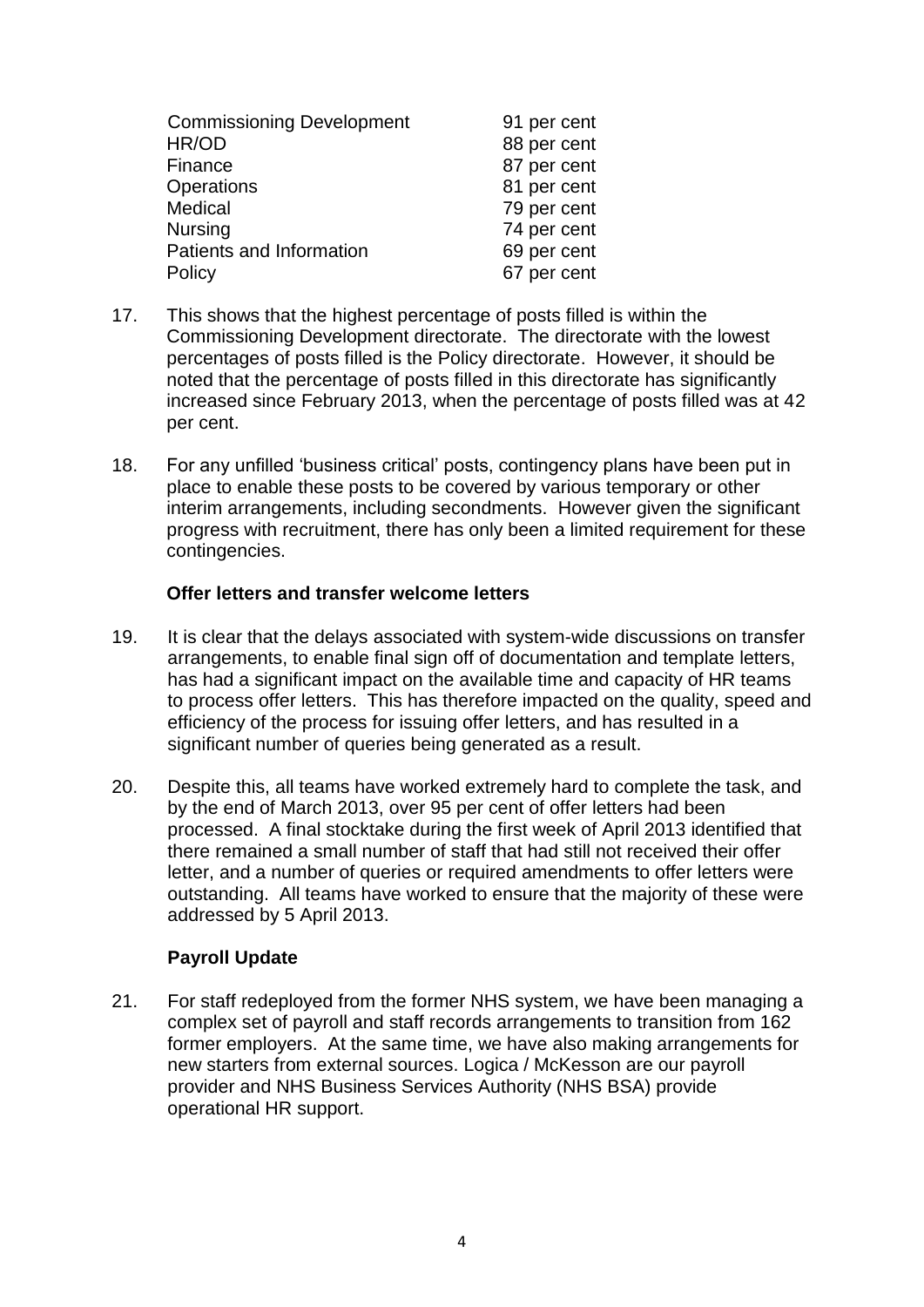- 22. As reported earlier, by April, we have filled 6017 posts but not all of these people will be included in the April payroll as some have later start dates. We expect to pay circa 5400 in April.
- 23. By the time of the Board meeting, we will have made our first payroll run. The monthly pay date for NHS England is the 27. April 27 2013 falls on a Saturday, so staff will have been paid on Friday 26. A verbal update on this will therefore be provided at the Board meeting.
- 24. However, at the time of writing, and in recognition that this has been a complex task, involving large volumes of data from numerous sources, we have put a number of contingency arrangements in place, including two supplementary payroll runs – one in late April and one in early May 2013.
- 25. We have been working through the detail of other contingency arrangements with our partners, in particular NHS BSA including weekend contact centre resources in place over the payday weekend 27 / 28 April 2013.
- 26. Staff communications on payroll and related issues have been consciously stepped up during April.

#### **Payroll programme management and governance arrangements**

27. There are joint Senior Responsible Officers (SROs) led by finance (Paul Baumann) and HR (Jo-Anne Wass) who are accountable for this priority project and who meet with the programme leads weekly to review progress, risks and issues and mitigation. Annex B demonstrates the governance arrangements surrounding the payroll project management.

**Jo-Anne Wass National Director: HR April 2013**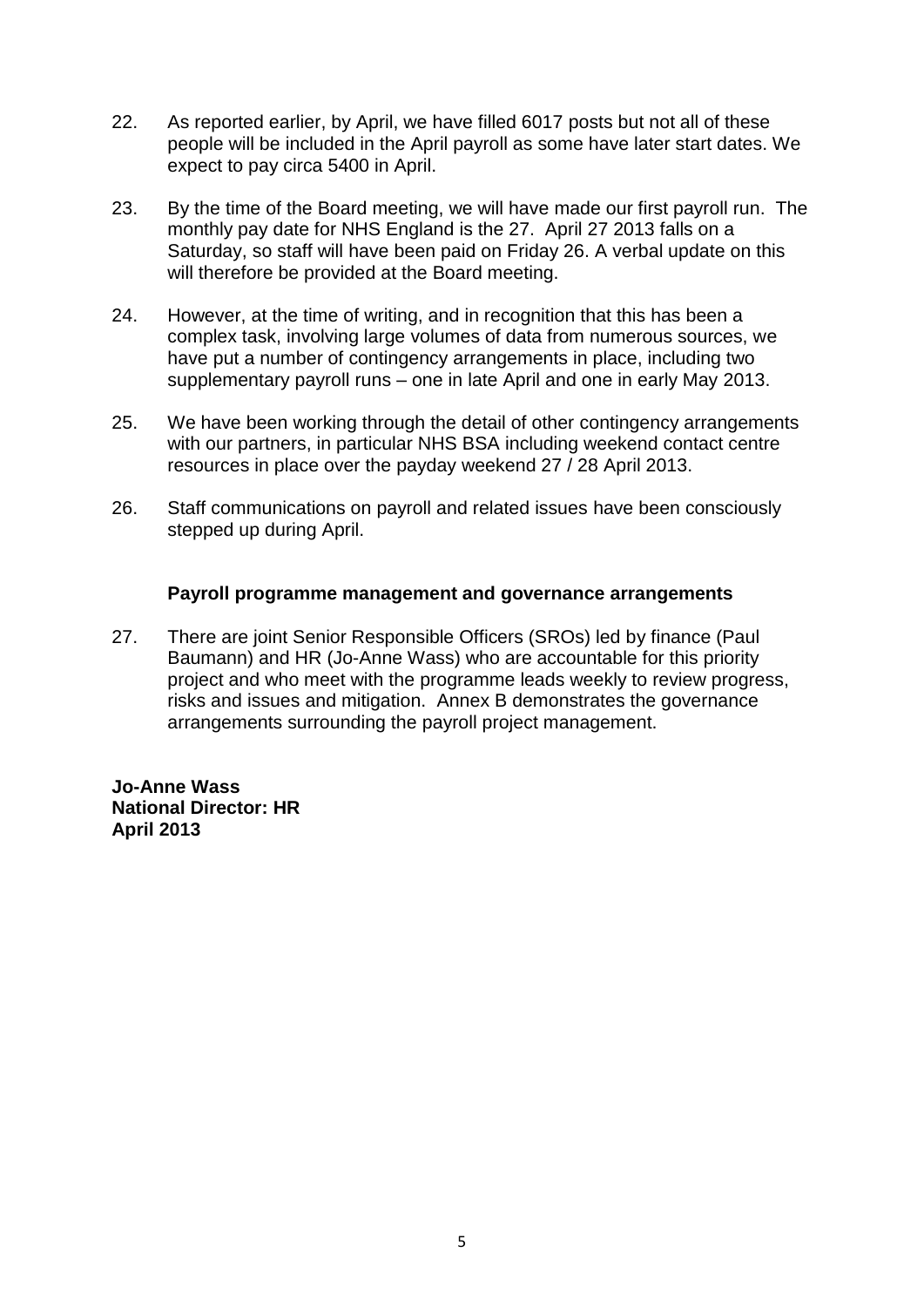#### **NHS ENGLAND PROGRESS WITH THE FILLING OF POSTS TOTAL POSTS FILLING OF POSTS Number of lift and shift Total posts filled to Percentage of posts Posts filled by transfer (job Posts filled through ring fenced recruitment / Posts filled through external**

**Annex A**

| <b>Description</b>                                                                | Total posts in<br>establishment<br>(including lift<br>and shift) | <b>Number of</b><br>posts in<br>establishment<br>(organisational<br><b>Structure) only</b> | <b>Number</b><br>of lift<br>and<br>shift<br>posts | <b>Total</b><br>posts<br>filled<br>to<br>date | Percentage<br>of posts<br>filled | <b>Posts</b><br>filled by<br>transfer<br>(job)<br>matches) | <b>Posts filled</b><br>through ring<br>fenced<br>recruitment /<br>redeployment | <b>Posts filled</b><br>through external<br>recruitment | <b>Total</b> |
|-----------------------------------------------------------------------------------|------------------------------------------------------------------|--------------------------------------------------------------------------------------------|---------------------------------------------------|-----------------------------------------------|----------------------------------|------------------------------------------------------------|--------------------------------------------------------------------------------|--------------------------------------------------------|--------------|
| All NSC Directorates (not HRSS)                                                   | 1161                                                             | 1161                                                                                       | 0                                                 | 870                                           | 75%                              | 86                                                         | 411                                                                            | 373                                                    | 870          |
| <b>North Region</b>                                                               | 1896                                                             | 1036                                                                                       | 860                                               | 1784                                          | 94%                              | 1103                                                       | 599                                                                            | $\overline{82}$                                        | 1784         |
| Posts in Structure                                                                |                                                                  |                                                                                            |                                                   |                                               |                                  |                                                            |                                                                                |                                                        |              |
| plus Lift & Shift                                                                 |                                                                  |                                                                                            |                                                   |                                               |                                  |                                                            |                                                                                |                                                        |              |
| Midlands and East Region                                                          | 1260                                                             | 913                                                                                        | 347                                               | 1114                                          | 88%                              | 718                                                        | 327                                                                            | 69                                                     | 1114         |
| Posts in Structure                                                                |                                                                  |                                                                                            |                                                   |                                               |                                  |                                                            |                                                                                |                                                        |              |
| plus Lift & Shift                                                                 |                                                                  |                                                                                            |                                                   |                                               |                                  |                                                            |                                                                                |                                                        |              |
| London Region                                                                     | 725                                                              | 460                                                                                        | 265                                               | 723                                           | 100%                             | 515                                                        | 189                                                                            | 19                                                     | 723          |
| Posts in Structure                                                                |                                                                  |                                                                                            |                                                   |                                               |                                  |                                                            |                                                                                |                                                        |              |
| plus Lift & Shift                                                                 |                                                                  |                                                                                            |                                                   |                                               |                                  |                                                            |                                                                                |                                                        |              |
| South Region                                                                      | 1386                                                             | 820                                                                                        | 566                                               | 1266                                          | 91%                              | 831                                                        | 340                                                                            | 95                                                     | 1266         |
| Posts in Structure                                                                |                                                                  |                                                                                            |                                                   |                                               |                                  |                                                            |                                                                                |                                                        |              |
| plus Lift & Shift                                                                 |                                                                  |                                                                                            |                                                   |                                               |                                  |                                                            |                                                                                |                                                        |              |
| <b>NIQ</b>                                                                        | 308                                                              | 73                                                                                         | 235                                               | 260                                           | 84%                              | 232                                                        | 22                                                                             | 6                                                      | 260          |
| <b>Core Structure</b><br>plus Lift & Shift of Delivery Partner<br>Function & IMAS |                                                                  |                                                                                            |                                                   |                                               |                                  |                                                            |                                                                                |                                                        |              |
| <b>TOTAL</b>                                                                      | 6736                                                             | 4463                                                                                       | 2273                                              | 6017                                          | 89%                              | 3485                                                       | 1888                                                                           | 644                                                    | 6017         |

NB: Of the total posts filled by

ringfenced or other recruitment

approximately 77 are secondments.